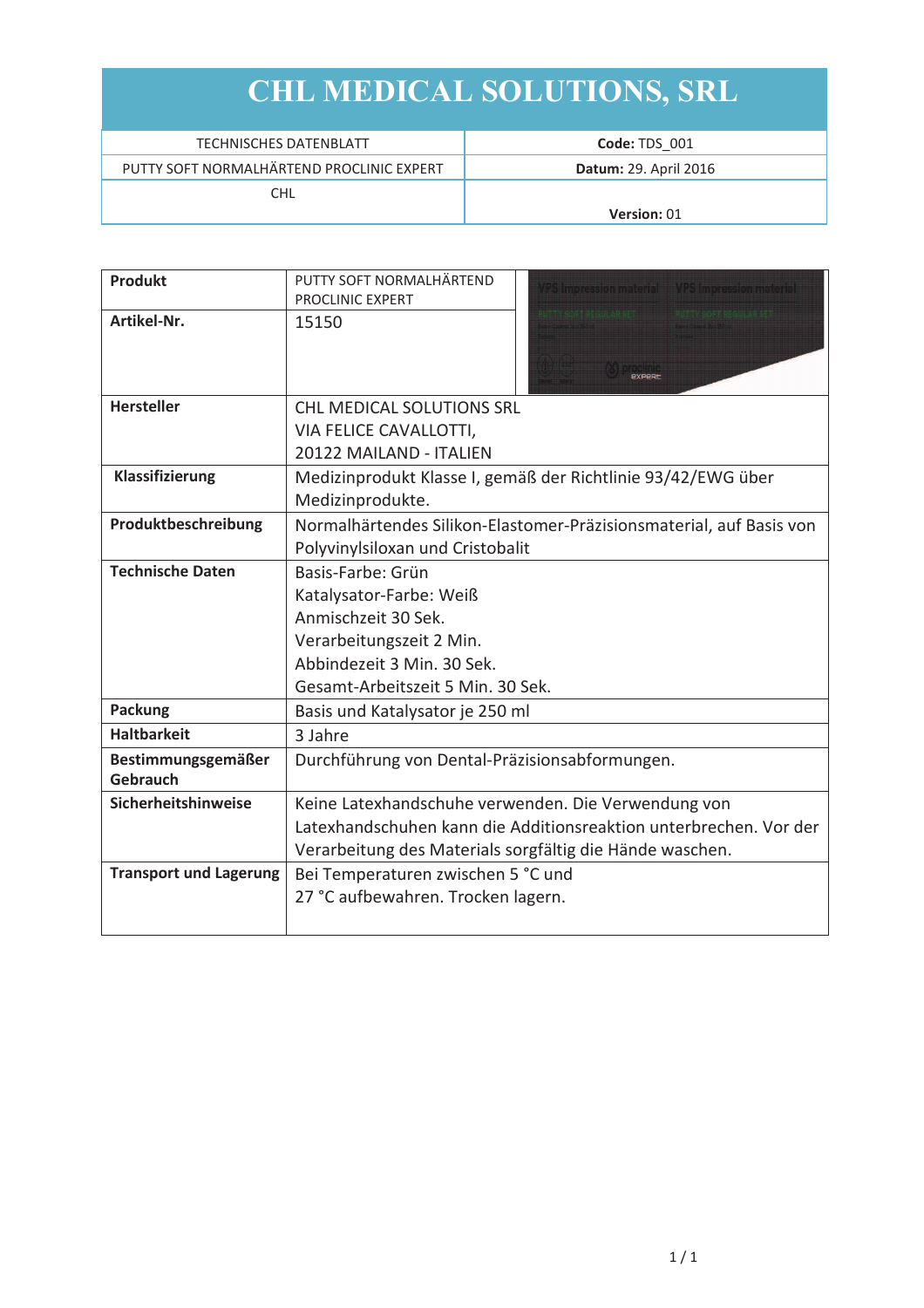| TECHNISCHES DATENBLATT                     | Code: TDS 002                |
|--------------------------------------------|------------------------------|
| PUTTY SOFT SCHNELLHÄRTEND PROCLINIC EXPERT | <b>Datum: 29. April 2016</b> |
| CHL                                        |                              |
|                                            | <b>Version: 01</b>           |

| <b>Produkt</b>                | PUTTY SOFT SCHNELLHÄRTEND                                            |                                                                   |  |
|-------------------------------|----------------------------------------------------------------------|-------------------------------------------------------------------|--|
|                               | PROCLINIC EXPERT                                                     |                                                                   |  |
| Artikel-Nr.                   | 15151                                                                | <b>/PS Impression materia</b><br>(8) proclinic                    |  |
| <b>Hersteller</b>             | <b>CHL MEDICAL SOLUTIONS SRL</b>                                     |                                                                   |  |
|                               | VIA FELICE CAVALLOTTI,                                               |                                                                   |  |
|                               | 20122 MAILAND - ITALIEN                                              |                                                                   |  |
| Klassifizierung               | Medizinprodukt Klasse I, gemäß der Richtlinie 93/42/EWG über         |                                                                   |  |
|                               | Medizinprodukte.                                                     |                                                                   |  |
| Produktbeschreibung           | Schnellhärtendes Silikon-Elastomer-Präzisionsmaterial, auf Basis von |                                                                   |  |
|                               | Polyvinylsiloxan und Cristobalit                                     |                                                                   |  |
| <b>Technische Daten</b>       | Basis-Farbe: Türkis                                                  |                                                                   |  |
|                               | Katalysator-Farbe: Weiß                                              |                                                                   |  |
|                               | Anmischzeit 30 Sek.                                                  |                                                                   |  |
|                               | Verarbeitungszeit 1 Min. 30 Sek.                                     |                                                                   |  |
|                               | Abbindezeit 2 Min. 30 Sek.                                           |                                                                   |  |
|                               | Gesamt-Arbeitszeit 4 Min.                                            |                                                                   |  |
| <b>Packung</b>                | Basis und Katalysator je 250 ml                                      |                                                                   |  |
| <b>Haltbarkeit</b>            | 3 Jahre                                                              |                                                                   |  |
| Bestimmungsgemäßer            | Durchführung von Dental-Präzisionsabformungen.                       |                                                                   |  |
| <b>Gebrauch</b>               |                                                                      |                                                                   |  |
| Sicherheitshinweise           | Keine Latexhandschuhe verwenden. Die Verwendung von                  |                                                                   |  |
|                               |                                                                      | Latexhandschuhen kann die Additionsreaktion unterbrechen. Vor der |  |
|                               | Verarbeitung des Materials sorgfältig die Hände waschen.             |                                                                   |  |
| <b>Transport und Lagerung</b> | Bei Temperaturen zwischen 5 °C und                                   |                                                                   |  |
|                               | 27 °C aufbewahren. Trocken lagern.                                   |                                                                   |  |
|                               |                                                                      |                                                                   |  |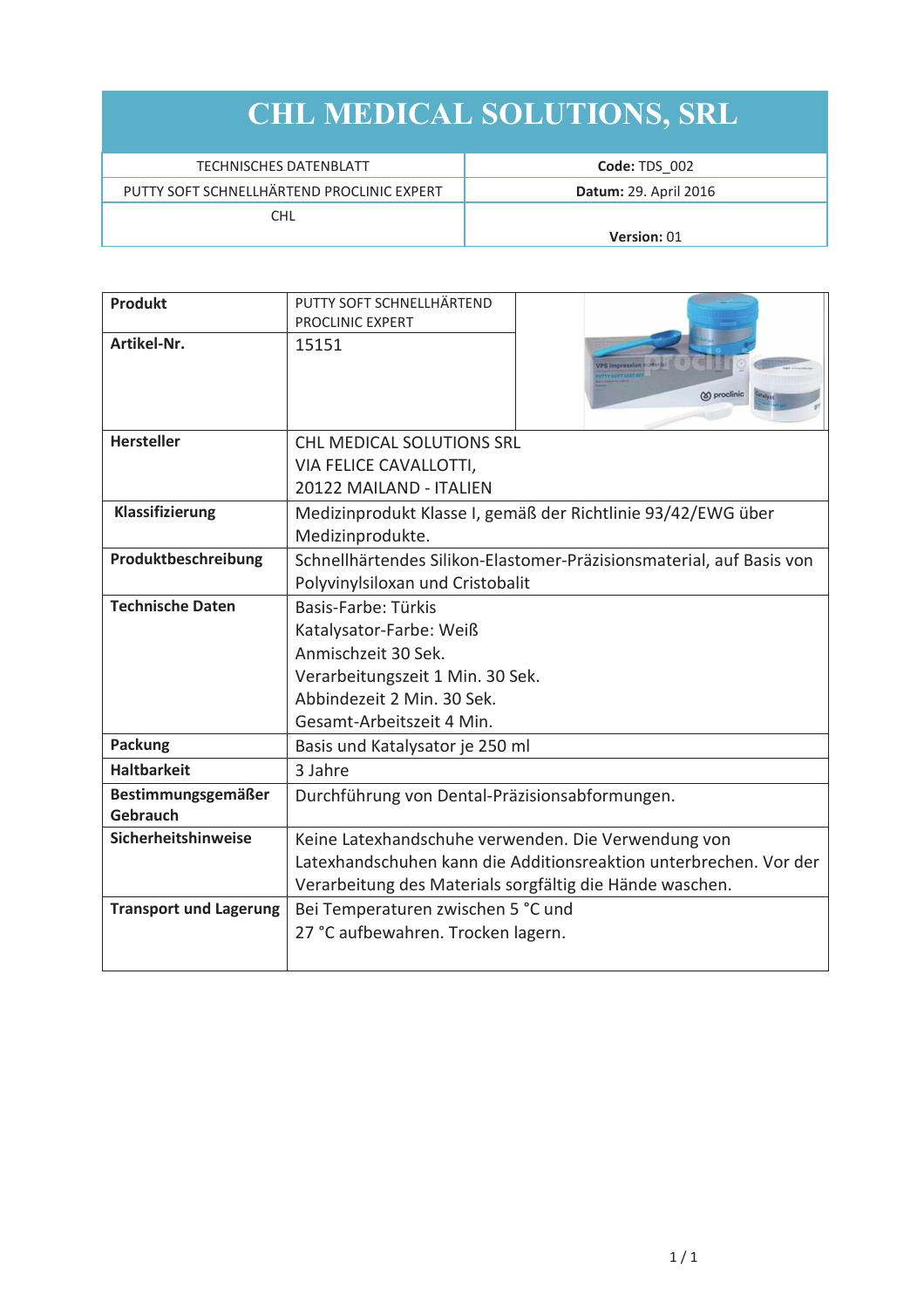| FICHA TÉCNICA                                    | Código: TDS 001    |
|--------------------------------------------------|--------------------|
| SILICONA PUTTY SOFT REGULAR SET PROCLINIC EXPERT | Fecha: $28/Abr/16$ |
| CHL                                              |                    |
|                                                  | Versión: 01        |

| <b>PRODUCTO</b>                                                      | <b>SILICONA PUTTY SOFT</b><br>VPS Impression material VPS Impression material<br><b>REGULAR SET</b><br>In Prison dia United Pr<br><b>ENTERNAMENTAL AND ALCOHOL</b><br><b>PROCLINIC EXPERT</b> |  |
|----------------------------------------------------------------------|-----------------------------------------------------------------------------------------------------------------------------------------------------------------------------------------------|--|
| <b>REFERENCIA</b>                                                    | 15150<br><b><i><u>PXPPRE</u></i></b>                                                                                                                                                          |  |
| <b>FABRICANTE</b> /<br><b>RESPONSABLE</b>                            | <b>CHL MEDICAL SOLUTIONS SRL</b><br>VIA FELICE CAVALLOTTI,<br>20122 MILANO - ITALY                                                                                                            |  |
| <b>CLASIFICACIÓN DEL</b><br><b>PRODUCTO</b>                          | <b>PRODUCTO SANITARIO CLASE 1</b><br>Directiva 93/42/CEE                                                                                                                                      |  |
| <b>DESCRIPCIÓN DEL</b><br><b>PRODUCTO</b>                            | Silicona regular de material elastómero de precisión, basado en el<br>vinilpolisiloxano y Crisobalita.                                                                                        |  |
| <b>ESPECIFICACIONES</b>                                              | Color Base: verde<br>Color Blanco<br>Tiempo de mezcla 30"<br>Tiempo de trabajo 2'<br>Tiempo en boca 3'30"<br>Tiempo total 5'30"                                                               |  |
| <b>EMBALAJE</b>                                                      | Base + Catalizador 2u.x 250 ml                                                                                                                                                                |  |
| <b>CADUCIDAD</b>                                                     | 3 años                                                                                                                                                                                        |  |
| <b>FINALIDAD</b>                                                     | Realizar impresiones dentales de precisión.                                                                                                                                                   |  |
| <b>INFORMACIÓN SOBRE</b><br><b>LA SEGURIDAD</b>                      | No use guantes de látex. El uso de guantes de látex puede perturbar<br>la reacción de adición, se aconseja el lavado cuidadoso de las manos<br>antes de manipular el material.                |  |
| <b>CONDICIONES DE</b><br><b>TRANSPORTEY</b><br><b>ALMACENAMIENTO</b> | Conservar entre 5°C y 27°C.<br>Conservar en lugar seco.                                                                                                                                       |  |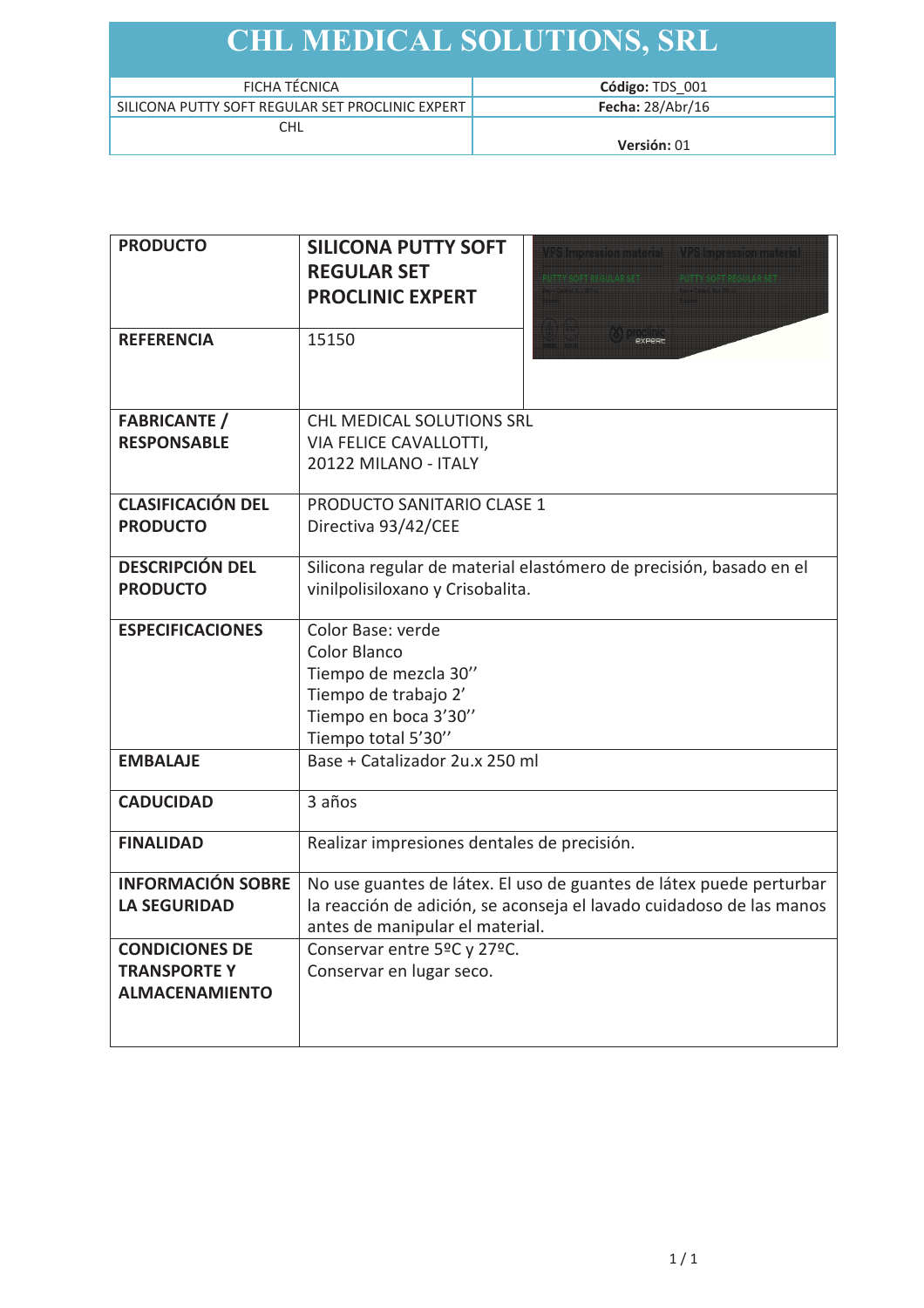| TECHNICAL DATA SHEET                    | Code: TDS 001   |
|-----------------------------------------|-----------------|
| PUTTY SOFT REGULAR SET PROCLINIC EXPERT | Date: 29/Abr/16 |
| <b>CHL</b>                              |                 |
|                                         | $V$ ersión: 01  |

| <b>PRODUCT</b>         | PUTTY SOFT REGULAR SET<br>VPS Impression material VPS Impression material |  |  |
|------------------------|---------------------------------------------------------------------------|--|--|
|                        | PROCLINIC EXPERT<br><b>E METASORI MACULANISH</b>                          |  |  |
|                        |                                                                           |  |  |
|                        |                                                                           |  |  |
| <b>REFERENCE</b>       | 15150                                                                     |  |  |
|                        |                                                                           |  |  |
|                        |                                                                           |  |  |
| <b>COMPANY</b>         | CHL MEDICAL SOLUTIONS SRL                                                 |  |  |
|                        | VIA FELICE CAVALLOTTI,                                                    |  |  |
|                        | 20122 MILANO - ITALY                                                      |  |  |
| <b>CLASSIFICATION</b>  | <b>CLASS 1 MEDICAL DEVICE</b>                                             |  |  |
|                        | Directive 93/42/CEE                                                       |  |  |
| <b>PRODUCT</b>         | Regular silicone elastomer precision material, based on vinyl             |  |  |
| <b>DESCRIPTION</b>     | polysiloxane and cristobalite.                                            |  |  |
|                        |                                                                           |  |  |
| <b>SPECIFICATIONS</b>  | <b>Colour Base: Green</b>                                                 |  |  |
|                        | <b>Colour Catalyst: White</b>                                             |  |  |
|                        | Mixing time 30"                                                           |  |  |
|                        | Working time 2'                                                           |  |  |
|                        | Setting time 3'30"                                                        |  |  |
|                        | Total working time 5'30"                                                  |  |  |
| <b>PACKAGING</b>       | Base + Catalyst 2u.x 250 ml                                               |  |  |
| <b>SHELF LIFE</b>      | 3 years                                                                   |  |  |
|                        |                                                                           |  |  |
| <b>INTENDED OF USE</b> | Perform precision dental impressions.                                     |  |  |
| <b>SECURITY</b>        | Do not use latex gloves. The use of latex gloves may disrupt the          |  |  |
|                        | addition reaction. It is advised a careful hand washing before            |  |  |
|                        | handling the material.                                                    |  |  |
| <b>TRANSPORT AND</b>   | Store between 5°C and 27°C.                                               |  |  |
| <b>STORAGE</b>         | Store in a dry place.                                                     |  |  |
| <b>CONDITIONS</b>      |                                                                           |  |  |
|                        |                                                                           |  |  |
|                        |                                                                           |  |  |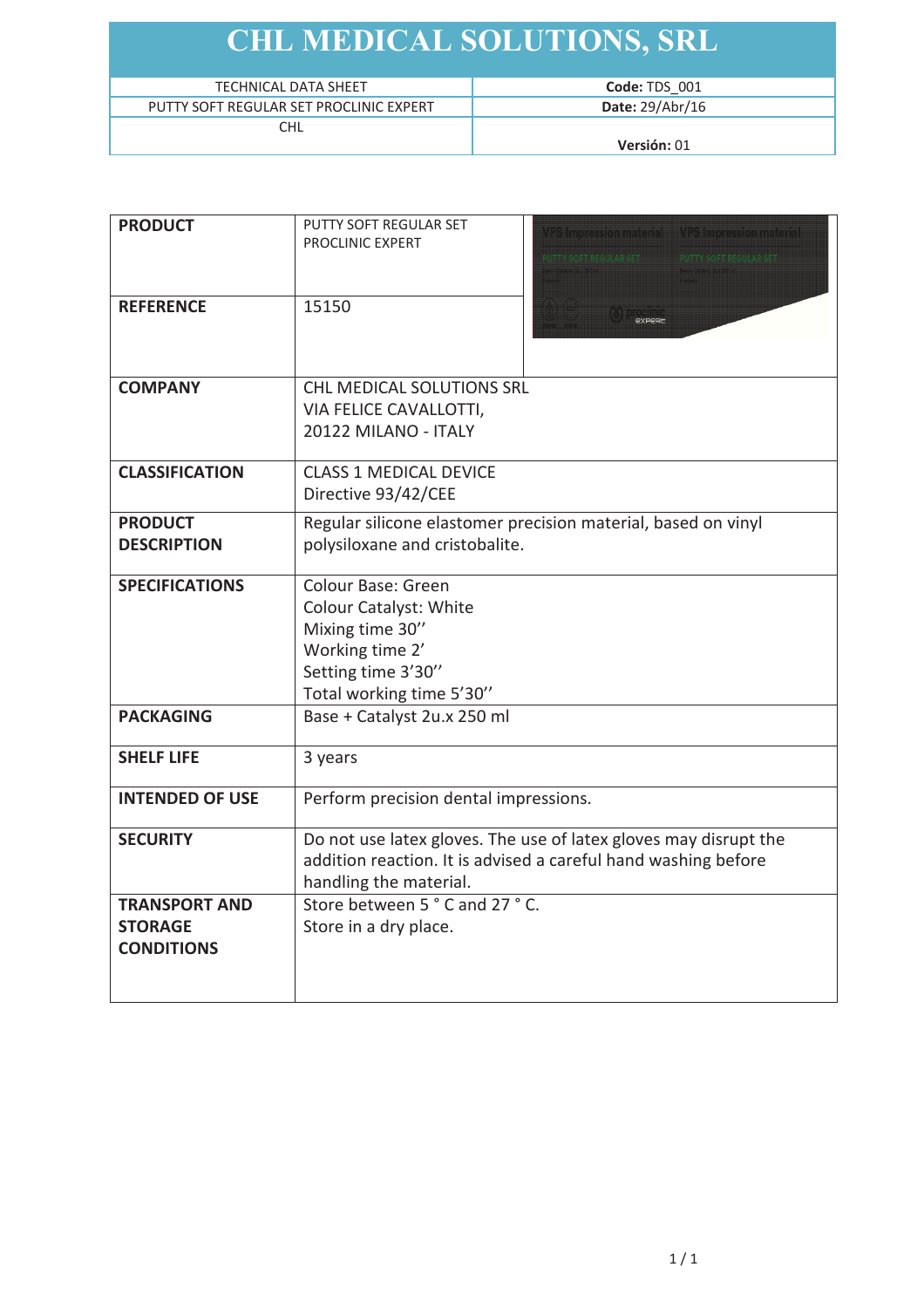| <b>TECHNICAL DATA SHEET</b>            |  |
|----------------------------------------|--|
| SILICONA PUTTY SOFT FAST SET PROCLINIC |  |
|                                        |  |

Version: 01

| <b>PRODUCTO</b>          | <b>SILICONA PUTTY SOFT FAST</b>                                   |                                |
|--------------------------|-------------------------------------------------------------------|--------------------------------|
|                          | <b>SET PROCLINIC</b>                                              |                                |
|                          |                                                                   |                                |
| <b>REFERENCIA</b>        | 15151                                                             | TY SOFT FAST SE<br>S proclinic |
|                          |                                                                   |                                |
|                          |                                                                   |                                |
| <b>FABRICANTE</b> /      | CHL MEDICAL SOLUTIONS SRL                                         |                                |
| <b>RESPONSABLE</b>       | VIA FELICE CAVALLOTTI,                                            |                                |
|                          | 20122 MILANO - ITALY                                              |                                |
| <b>CLASIFICACIÓN DEL</b> | <b>CLASS 1 MEDICAL DEVICE</b>                                     |                                |
| <b>PRODUCTO</b>          | Directive 93/42/CEE                                               |                                |
| <b>DESCRIPCIÓN DEL</b>   | Silicona consistente de material elastómero de precisión, basado  |                                |
| <b>PRODUCTO</b>          | en el vinilpolisiloxano y Crisobalita.                            |                                |
| <b>ESPECIFICACIONES</b>  | Color Base: Turquesa                                              |                                |
|                          | Color catalizador: Blanco                                         |                                |
|                          | Tiempo de mezcla 30"                                              |                                |
|                          | Tiempo de trabajo 1'30"                                           |                                |
|                          | Tiempo en boca 2'30"                                              |                                |
|                          | Tiempo total 4'                                                   |                                |
| <b>EMBALAJE</b>          | Base + Catalizador 2u.x 250 ml                                    |                                |
| <b>CADUCIDAD</b>         | 3 años                                                            |                                |
|                          |                                                                   |                                |
| <b>FINALIDAD</b>         | Realizar impresiones dentales de precisión.                       |                                |
| <b>INFORMACIÓN SOBRE</b> | No use guantes de látex. El uso de guantes de látex puede         |                                |
| <b>LA SEGURIDAD</b>      | perturbar la reacción de adición, se aconseja el lavado cuidadoso |                                |
|                          | de las manos antes de manipular el material.                      |                                |
| <b>CONDICIONES DE</b>    | Conservar entre 5°C y 27°C.                                       |                                |
| <b>TRANSPORTEY</b>       | Conservar en lugar seco.                                          |                                |
| <b>ALMACENAMIENTO</b>    |                                                                   |                                |
|                          |                                                                   |                                |
|                          |                                                                   |                                |